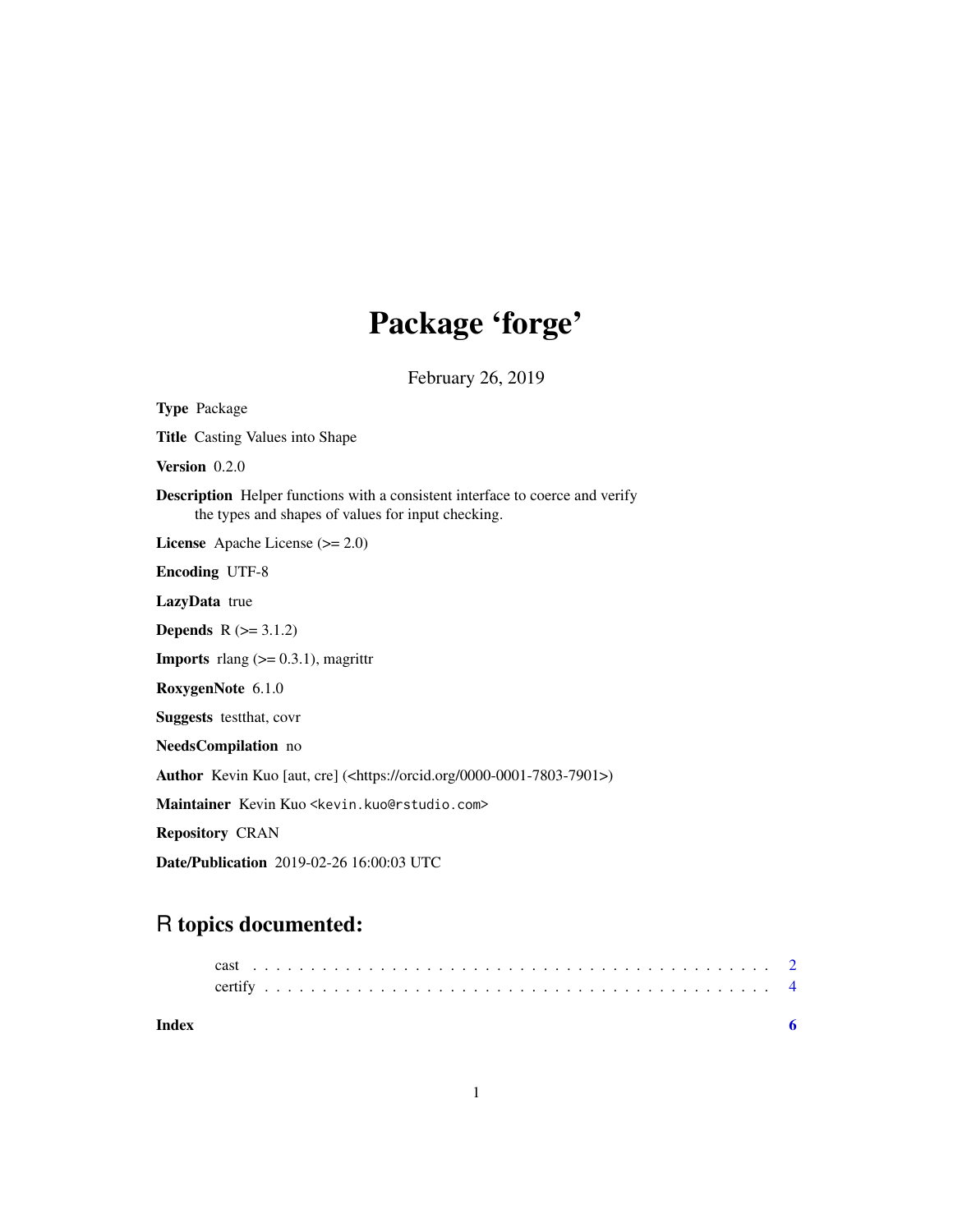#### <span id="page-1-0"></span>Description

These functions verify and attempt to coerce values into the specified types and shapes. If they are unsuccessful in the coercion, an error is thrown.

#### Usage

```
cast_integer(x, n = NULL, allow_na = FALSE, allow_null = FALSE,
  id = NULL, return_id = FALSE)
cast_scalar_integer(x, allow_na = FALSE, allow_null = FALSE,
  id = NULL, return_id = FALSE)cast_nullable_integer(x, n = NULL, allow_na = FALSE, id = NULL,
  return_id = FALSE)
cast_nullable_scalar_integer(x, allow_na = FALSE, id = NULL,
  return_id = FALSE)cast\_integer\_list(x, n = NULL, allow_na = FALSE, allow_null = FALSE,id = NULL, return_id = FALSE)cast_nullable_integer_list(x, n = NULL, allow_na = FALSE, id = NULL,
  return_id = FALSE)
cast_double(x, n = NULL, allow_na = FALSE, allow_null = FALSE,id = NULL, return_id = FALSE)cast_scalar_double(x, allow_na = FALSE, allow_null = FALSE,
  id = NULL, return_id = FALSE)
cast\_nullable\_double(x, n = NULL, allow_na = FALSE, id = NULL,return_id = FALSE)cast\_nullable\_scalar\_double(x, allow\_na = FALSE, id = NULL,return_id = FALSE)
cast_double_list(x, n = NULL, allow_na = FALSE, allow_null = FALSE,id = NULL, return_id = FALSE)
cast\_nullable\_double\_list(x, n = NULL, allow\_na = FALSE, id = NULL,return_id = FALSE)
cast_character(x, n = NULL, allow_na = FALSE, allow_null = FALSE,
```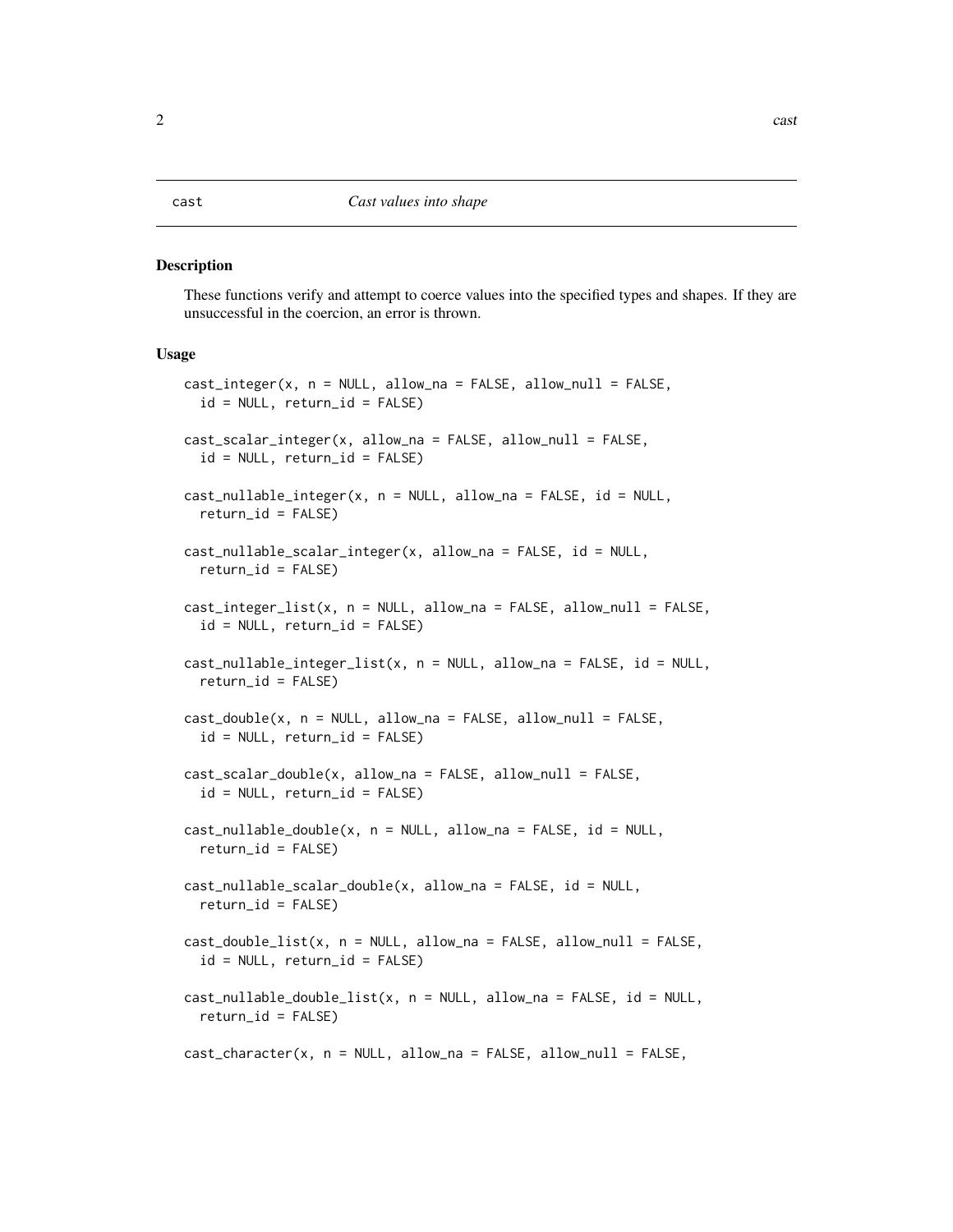```
id = NULL, return_id = FALSE)cast_scalar_character(x, allow_na = FALSE, allow_null = FALSE,
  id = NULL, return_id = FALSE)
cast\_nullable\_character(x, n = NULL, allow_na = FALSE, id = NULL,return_id = FALSE)
cast_nullable_scalar_character(x, allow_na = FALSE, id = NULL,
  return_id = FALSE)
cast_{character\_list(x, n = NULL, allow_n = FALSE,allow\_null = FALSE, id = NULL, return_id = FALSE)cast_nullable_character_list(x, n = NULL, allow_na = FALSE,
  id = NULL, return_id = FALSE)
cast\_string(x, allow_na = FALSE, allow_null = FALSE, id = NULL,return_id = FALSE)cast\_nullable\_string(x, allow\_na = FALSE, id = NULL,return_id = FALSE)
cast_string_list(x, n = NULL, allow_na = FALSE, allow_null = FALSE,
  id = NULL, return_id = FALSE)
cast\_nullable\_string\_list(x, n = NULL, allow_na = FALSE, id = NULL,return_id = FALSE)
cast_logical(x, n = NULL, allow_na = FALSE, allow_null = FALSE,
  id = NULL, return_id = FALSE)
cast_scalar_logical(x, allow_na = FALSE, allow_null = FALSE,
  id = NULL, return_id = FALSE)cast_nullable_logical(x, n = NULL, allow_na = FALSE, id = NULL,
  return_id = FALSE)
cast_nullable_scalar_logical(x, allow_na = FALSE, id = NULL,
  return_id = FALSE)
cast\_logical\_list(x, n = NULL, allow_na = FALSE, allow_null = FALSE,id = NULL, return_id = FALSE)cast_nullable_logical_list(x, n = NULL, allow_na = FALSE, id = NULL,
  return_id = FALSE)
cast_choice(x, choices, allow_na = FALSE, allow_null = FALSE,
```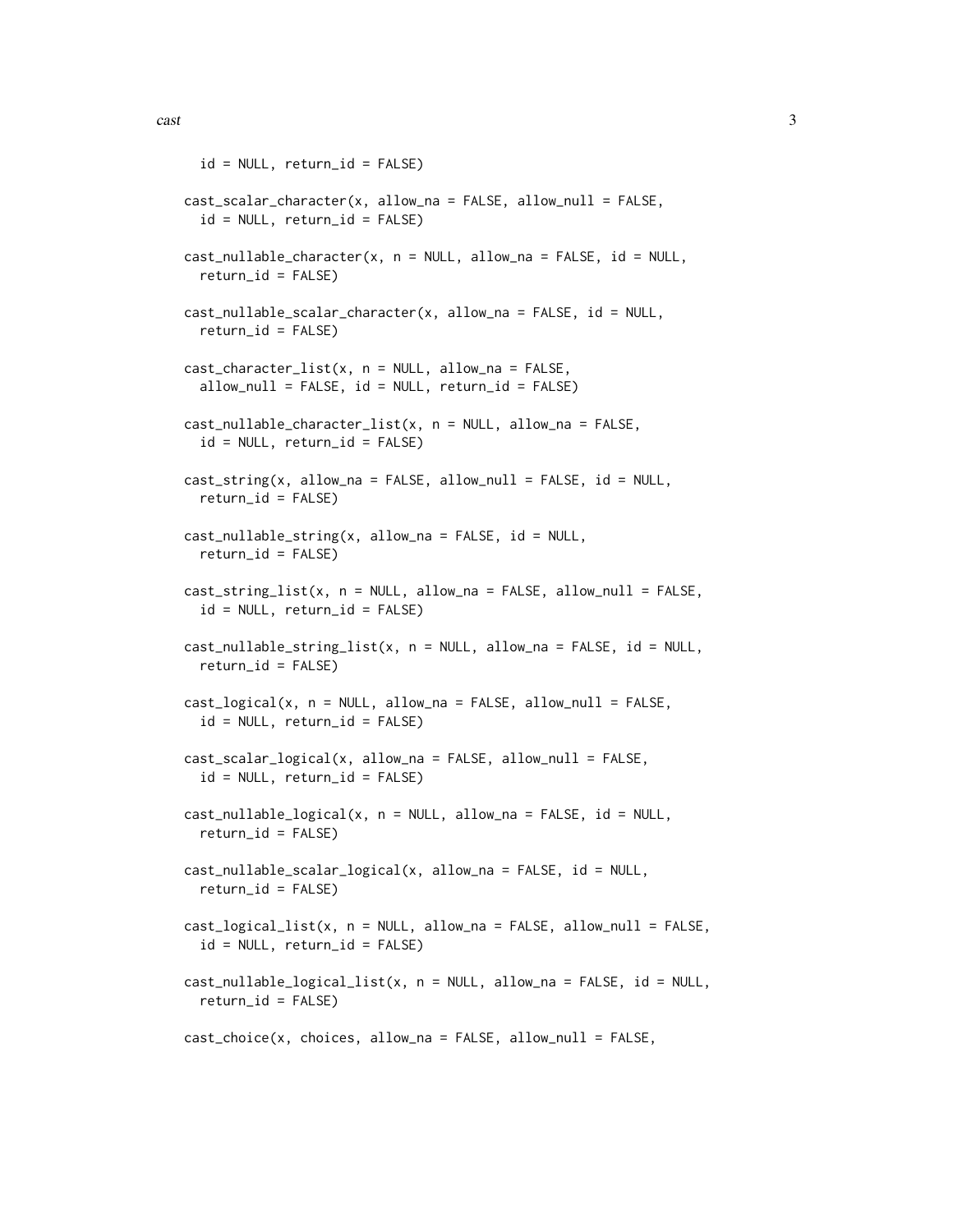<span id="page-3-0"></span> $id = NULL, return_id = FALSE)$ 

#### Arguments

| X          | A vector.                                                                                                                                         |
|------------|---------------------------------------------------------------------------------------------------------------------------------------------------|
| n          | The required length of the vector. If NULL, the length is not checked.                                                                            |
| allow_na   | Whether to allow NAs in the vector.                                                                                                               |
| allow_null | Whether to allow NULL.                                                                                                                            |
| id         | Name given to the input to aid the user in identifying the bad value.                                                                             |
| return_id  | Whether to return the ID as an attribute. This should only be set to TRUE when<br>piping the result to another forge function. Defaults to FALSE. |
| choices    | A character, numeric, or integer vector of allowed values.                                                                                        |

#### Examples

# Cast a double vector to integer cast\_integer(c(1, 2))

```
# Cast a numeric to a string
cast_string(4.5)
```

```
# Cast an integer vector to a list of doubles
cast_double_list(1:4)
```

| er: | tif<br>v |
|-----|----------|
|     |          |

#### **Ensure Conditions on a Value**

#### Description

Checks that the input value satisfies specified conditions

#### Usage

```
certify(x, ..., allow\_null = FALSE, id = NULL, return_id = FALSE)gt(1)gte(l)
lt(u)lte(u)
bounded(1 = NULL, u = NULL, incl\_lower = TRUE, incl\_upper = TRUE)
```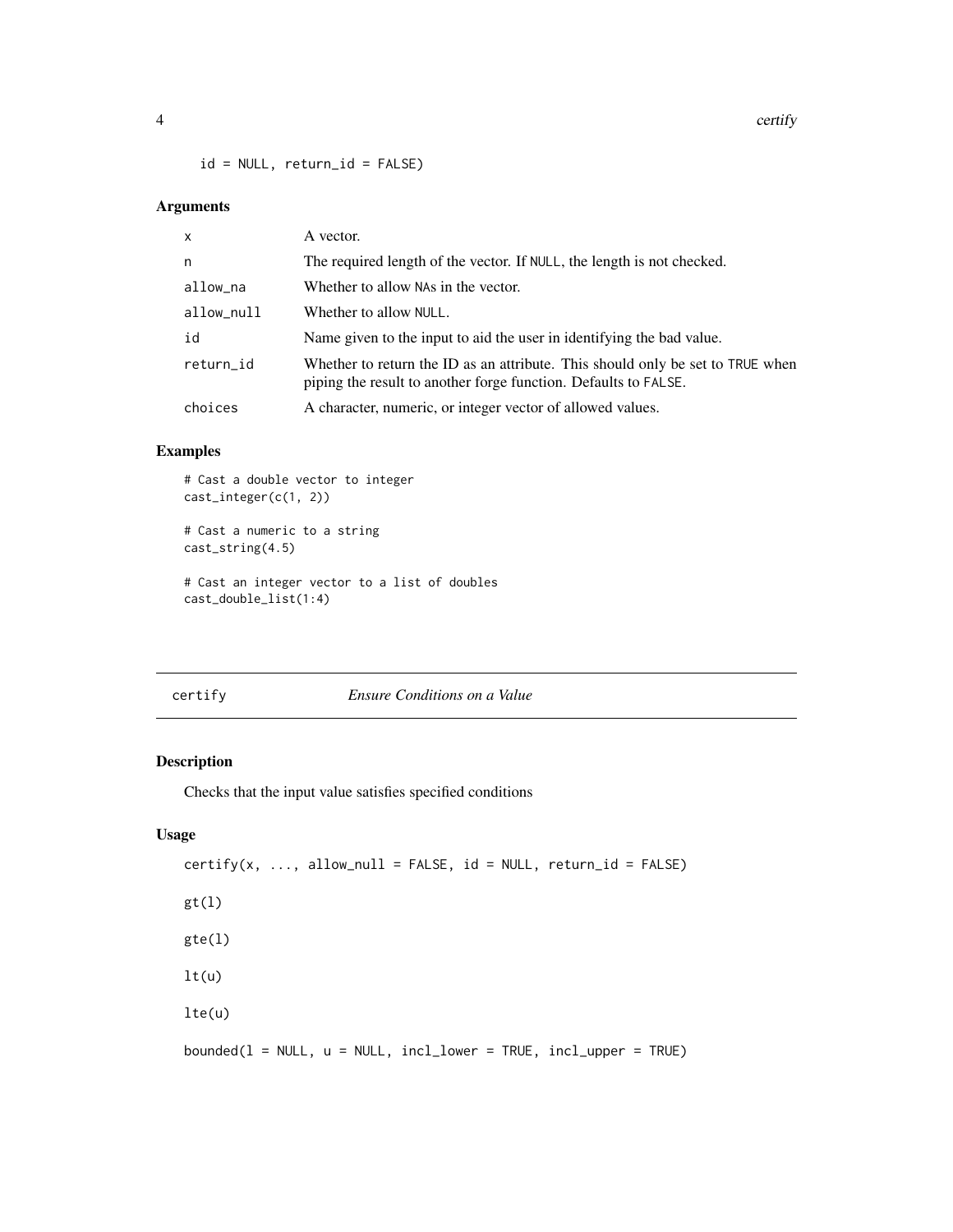#### certify 5

### Arguments

| $\mathsf{x}$ | The value to be checked.                                                                                                                          |
|--------------|---------------------------------------------------------------------------------------------------------------------------------------------------|
| $\cdots$     | Conditions to be checked; should be functions that return TRUE/FALSE.                                                                             |
| allow_null   | Whether to allow null input.                                                                                                                      |
| id           | Name given to the input to aid the user in identifying the bad value.                                                                             |
| return_id    | Whether to return the ID as an attribute. This should only be set to TRUE when<br>piping the result to another forge function. Defaults to FALSE. |
| -1           | Lower bound for the inequality condition.                                                                                                         |
| u            | Upper bound for the inequality condition.                                                                                                         |
| incl_lower   | Whether to include the left endpoint.                                                                                                             |
| incl_upper   | Whether to include the right endpoint.                                                                                                            |